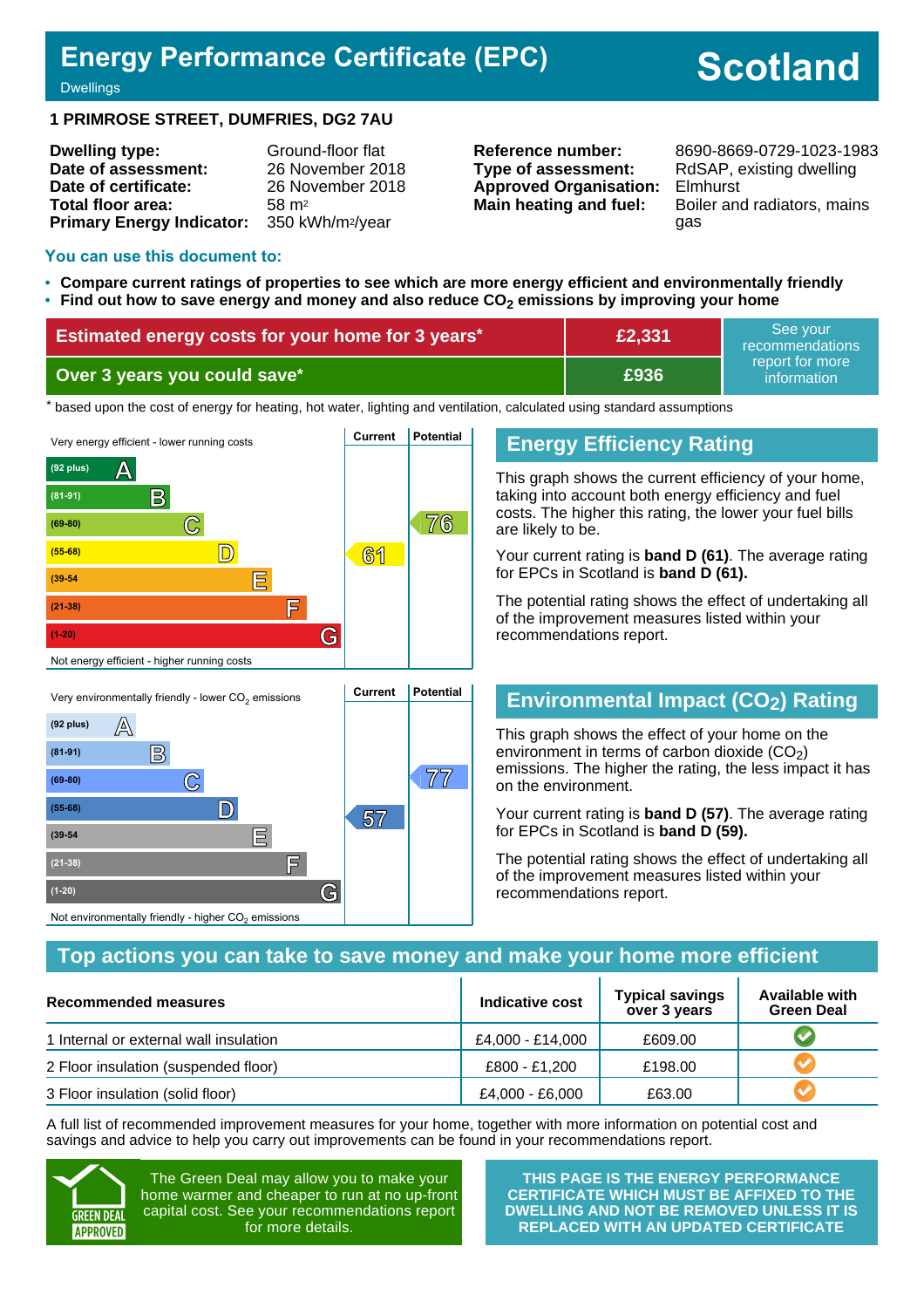#### 1 PRIMROSE STREET, DUMFRIES, DG2 7AU 26 November 2018 RRN: 8690-8669-0729-1023-1983

## **Summary of the energy performance related features of this home**

This table sets out the results of the survey which lists the current energy-related features of this home. Each element is assessed by the national calculation methodology; 1 star = very poor (least efficient), 2 stars = poor, 3 stars = average, 4 stars = good and 5 stars = very good (most efficient). The assessment does not take into consideration the condition of an element and how well it is working. 'Assumed' means that the insulation could not be inspected and an assumption has been made in the methodology, based on age and type of construction.

| <b>Element</b>        | <b>Description</b>                                                | <b>Energy Efficiency</b> | Environmental |
|-----------------------|-------------------------------------------------------------------|--------------------------|---------------|
| Walls                 | Sandstone or limestone, as built, no insulation<br>(assumed)      |                          | ★★☆☆☆         |
|                       | Sandstone or limestone, as built, partial<br>insulation (assumed) | ★★★☆☆                    | ★★★☆☆         |
|                       | Solid brick, as built, no insulation (assumed)                    | ★☆☆☆☆                    | ★☆☆☆☆         |
| Roof                  | (another dwelling above)                                          |                          |               |
| Floor                 | Suspended, no insulation (assumed)                                |                          |               |
|                       | Solid, no insulation (assumed)                                    |                          |               |
| Windows               | Fully double glazed                                               | ★★★☆☆                    | ★★★☆☆         |
| Main heating          | Boiler and radiators, mains gas                                   | ★★★★☆                    | ★★★★☆         |
| Main heating controls | Programmer, room thermostat and TRVs                              | ★★★★☆                    | ★★★★☆         |
| Secondary heating     | None                                                              |                          |               |
| Hot water             | From main system                                                  | ★★★★☆                    | ★★★★☆         |
| Lighting              | Low energy lighting in 40% of fixed outlets                       | ★★★☆☆                    | ★★★☆☆         |

## **The energy efficiency rating of your home**

Your Energy Efficiency Rating is calculated using the standard UK methodology, RdSAP. This calculates energy used for heating, hot water, lighting and ventilation and then applies fuel costs to that energy use to give an overall rating for your home. The rating is given on a scale of 1 to 100. Other than the cost of fuel for electrical appliances and for cooking, a building with a rating of 100 would cost almost nothing to run.

As we all use our homes in different ways, the energy rating is calculated using standard occupancy assumptions which may be different from the way you use it. The rating also uses national weather information to allow comparison between buildings in different parts of Scotland. However, to make information more relevant to your home, local weather data is used to calculate your energy use,  $CO<sub>2</sub>$  emissions, running costs and the savings possible from making improvements.

## **The impact of your home on the environment**

One of the biggest contributors to global warming is carbon dioxide. The energy we use for heating, lighting and power in our homes produces over a quarter of the UK's carbon dioxide emissions. Different fuels produce different amounts of carbon dioxide for every kilowatt hour (kWh) of energy used. The Environmental Impact Rating of your home is calculated by applying these 'carbon factors' for the fuels you use to your overall energy use.

The calculated emissions for your home are 62 kg  $CO<sub>2</sub>/m<sup>2</sup>/vr$ .

The average Scottish household produces about 6 tonnes of carbon dioxide every year. Based on this assessment, heating and lighting this home currently produces approximately 3.6 tonnes of carbon dioxide every year. Adopting recommendations in this report can reduce emissions and protect the environment. If you were to install all of these recommendations this could reduce emissions by 1.7 tonnes per year. You could reduce emissions even more by switching to renewable energy sources.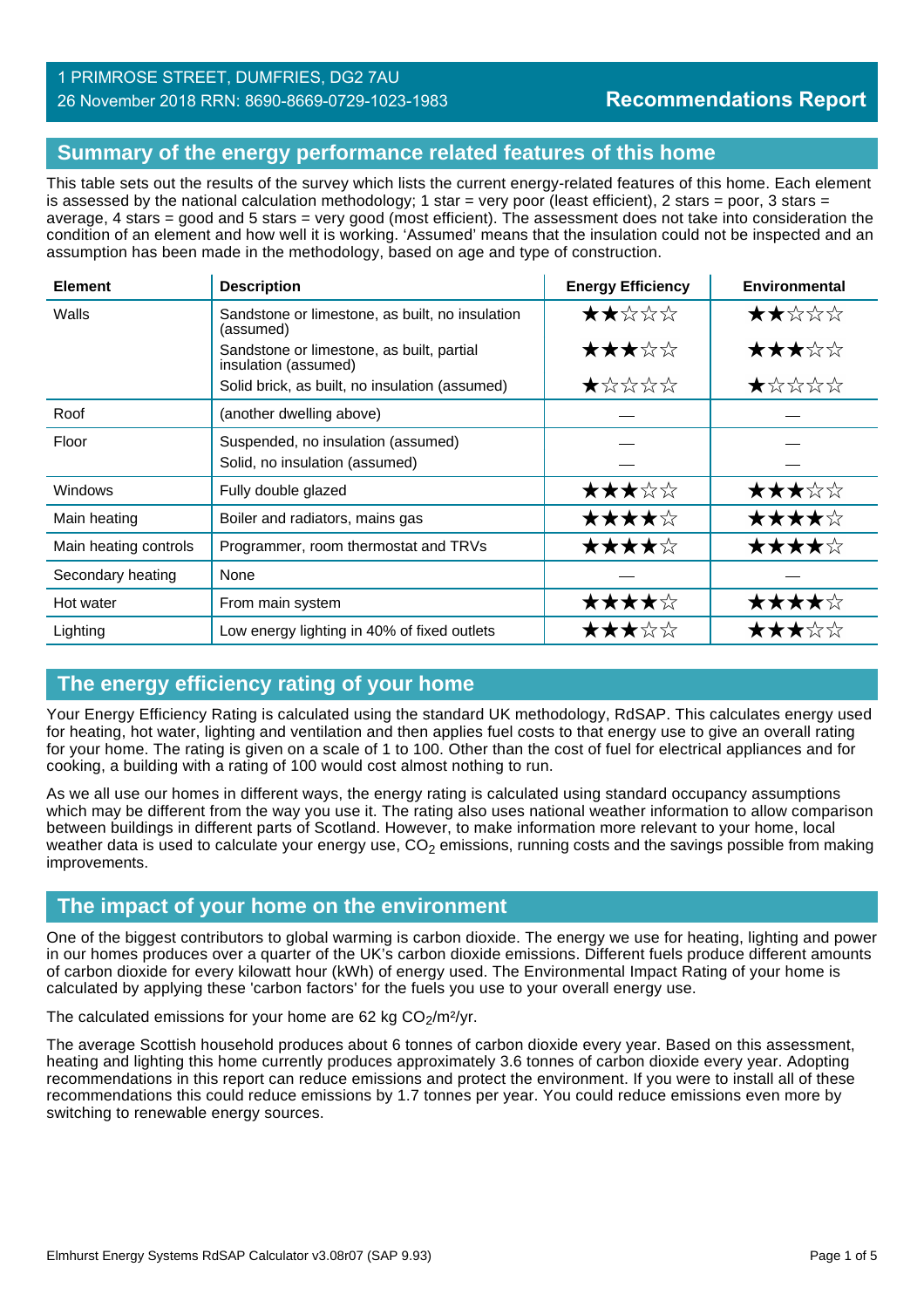#### 1 PRIMROSE STREET, DUMFRIES, DG2 7AU 26 November 2018 RRN: 8690-8669-0729-1023-1983

# **Estimated energy costs for this home**

|                  | <b>Current energy costs</b> | <b>Potential energy costs</b> | <b>Potential future savings</b> |
|------------------|-----------------------------|-------------------------------|---------------------------------|
| <b>Heating</b>   | £1,851 over 3 years         | £993 over 3 years             |                                 |
| <b>Hot water</b> | £267 over 3 years           | £267 over 3 years             | <b>You could</b>                |
| Lighting         | £213 over 3 years           | £135 over 3 years             | save £936                       |
|                  | Totals £2,331               | £1,395                        | over 3 years                    |

These figures show how much the average household would spend in this property for heating, lighting and hot water. This excludes energy use for running appliances such as TVs, computers and cookers, and the benefits of any electricity generated by this home (for example, from photovoltaic panels). The potential savings in energy costs show the effect of undertaking all of the recommended measures listed below.

## **Recommendations for improvement**

The measures below will improve the energy and environmental performance of this dwelling. The performance ratings after improvements listed below are cumulative; that is, they assume the improvements have been installed in the order that they appear in the table. Further information about the recommended measures and other simple actions to take today to save money is available from the Home Energy Scotland hotline which can be contacted on 0808 808 2282. Before carrying out work, make sure that the appropriate permissions are obtained, where necessary. This may include permission from a landlord (if you are a tenant) or the need to get a Building Warrant for certain types of work.

| <b>Recommended measures</b> |                                              |                        | <b>Typical saving</b> | <b>Rating after improvement</b> |                    | <b>Green</b>         |
|-----------------------------|----------------------------------------------|------------------------|-----------------------|---------------------------------|--------------------|----------------------|
|                             |                                              | <b>Indicative cost</b> | per year              | <b>Energy</b>                   | <b>Environment</b> | <b>Deal</b>          |
| 1                           | Internal or external wall insulation         | £4,000 - £14,000       | £203                  | C <sub>70</sub>                 | C70                | $\bigcirc$           |
| 2                           | Floor insulation (suspended floor)           | £800 - £1,200          | £66                   | C 74                            | C 75               | $\bigcirc$           |
| 3                           | Floor insulation (solid floor)               | £4,000 - £6,000        | £21                   | C 75                            | C 76               | $\blacktriangledown$ |
| $\overline{4}$              | Low energy lighting for all fixed<br>outlets | £15                    | £23                   | C76                             | C 77               |                      |

Measures which have a green deal tick  $\blacktriangledown$  are likely to be eligible for Green Deal finance plans based on indicative costs. Subsidy also may be available for some measures, such as solid wall insulation. Additional support may also be available for certain households in receipt of means tested benefits. Measures which have an orange tick  $\bullet$  may need additional finance. To find out how you could use Green Deal finance to improve your property, visit www.greenerscotland.org or contact the Home Energy Scotland hotline on 0808 808 2282.

## **Choosing the right improvement package**

For free and impartial advice on choosing suitable measures for your property, contact the Home Energy Scotland hotline on 0808 808 2282 or go to www.greenerscotland.org.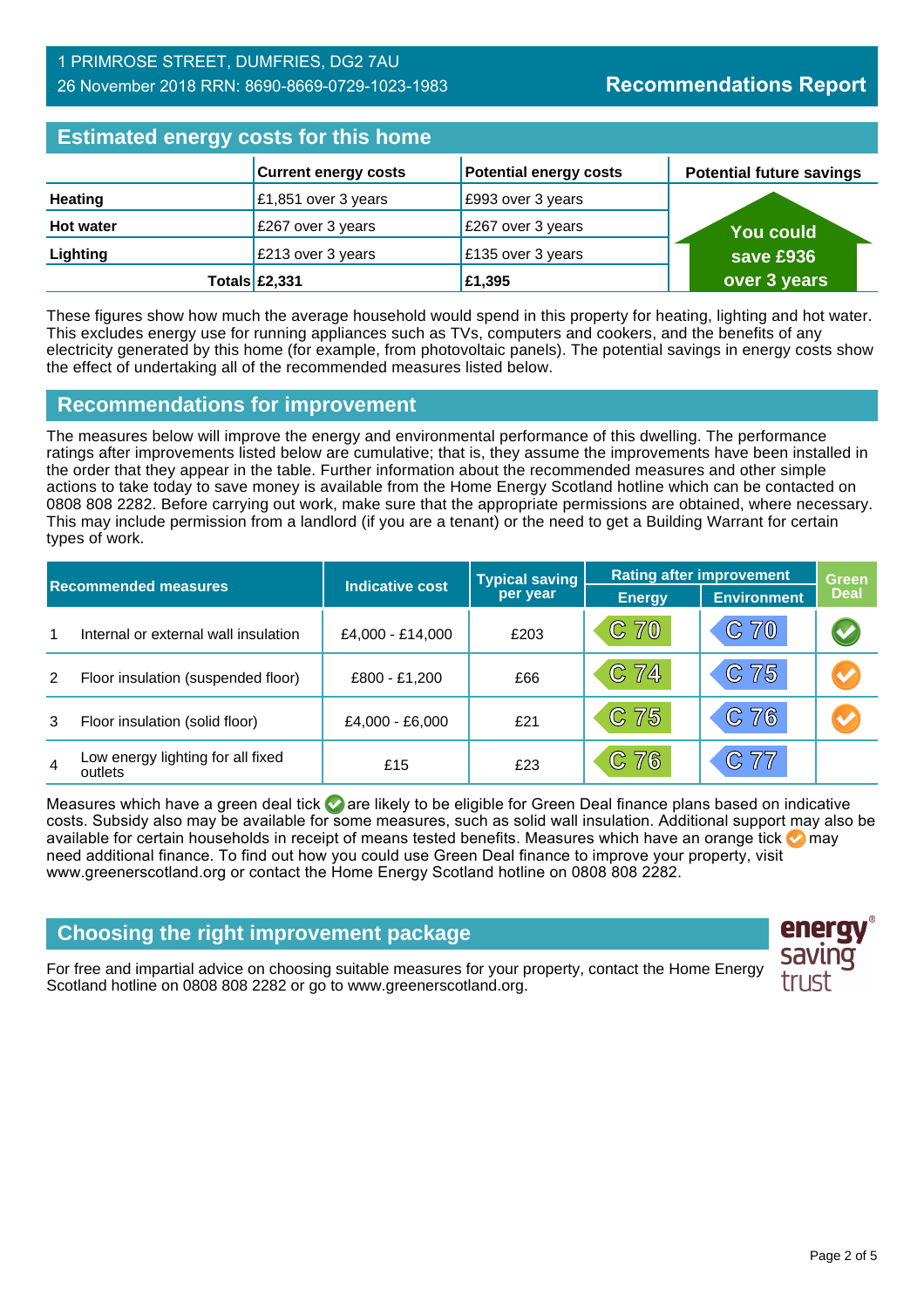## **About the recommended measures to improve your home's performance rating**

This section offers additional information and advice on the recommended improvement measures for your home

#### **1 Internal or external wall insulation**

Internal or external wall insulation involves adding a layer of insulation to either the inside or the outside surface of the external walls, which reduces heat loss and lowers fuel bills. As it is more expensive than cavity wall insulation it is only recommended for walls without a cavity, or where for technical reasons a cavity cannot be filled. Internal insulation, known as dry-lining, is where a layer of insulation is fixed to the inside surface of external walls; this type of insulation is best applied when rooms require redecorating. External solid wall insulation is the application of an insulant and a weather-protective finish to the outside of the wall. This may improve the look of the home, particularly where existing brickwork or rendering is poor, and will provide longlasting weather protection. Further information can be obtained from the National Insulation Association (www.nationalinsulationassociation.org.uk). It should be noted that a building warrant is required for the installation of external wall insulation. Planning permission may also be required and that building regulations apply to external insulation so it is best to check with your local authority on both issues.

#### **2 Floor insulation (suspended floor)**

Insulation of a floor will significantly reduce heat loss; this will improve levels of comfort, reduce energy use and lower fuel bills. Suspended floors can often be insulated from below but must have adequate ventilation to prevent dampness; seek advice about this if unsure. Further information about floor insulation is available from many sources including www.energysavingtrust.org.uk/scotland/Insulation/Floor-insulation. Building regulations generally apply to this work so it is best to check with your local authority building standards department.

#### **3 Floor insulation (solid floor)**

Insulation of a floor will significantly reduce heat loss; this will improve levels of comfort, reduce energy use and lower fuel bills. Insulating solid floors can present challenges; insulation laid on top of existing solid floors may impact on existing doors and finishes whilst lifting of a solid floor to insert insulation below will require consideration of the potential effect on both structural stability and damp proofing. It is advised to seek advice from a Chartered Structural Engineer or a registered Architect about this if unsure. Further information about floor insulation is available from many sources including www.energysavingtrust.org.uk/scotland/Insulation/Floorinsulation. Building regulations generally apply to this work and may also require a building warrant so it is best to check with your local authority building standards department.

#### **4 Low energy lighting**

Replacement of traditional light bulbs with energy saving bulbs will reduce lighting costs over the lifetime of the bulb, and they last many times longer than ordinary light bulbs. Low energy lamps and fittings are now commonplace and readily available. Information on energy efficiency lighting can be found from a wide range of organisations, including the Energy Saving Trust (http://www.energysavingtrust.org.uk/home-energyefficiency/lighting).

#### **Low and zero carbon energy sources**

Low and zero carbon (LZC) energy sources are sources of energy that release either very little or no carbon dioxide into the atmosphere when they are used. Installing these sources may help reduce energy bills as well as cutting carbon.

**LZC energy sources present:** There are none provided for this home

#### **Your home's heat demand**

You could receive Renewable Heat Incentive (RHI) payments and help reduce carbon emissions by replacing your existing heating system with one that generates renewable heat and, where appropriate, having your loft insulated and cavity walls filled. The estimated energy required for space and water heating will form the basis of the payments. For more information go to www.energysavingtrust.org.uk/scotland/rhi.

| <b>Heat demand</b>           | <b>Existing dwelling</b> | Impact of loft<br>insulation | Impact of cavity<br>wall insulation | Impact of solid wall<br>insulation |
|------------------------------|--------------------------|------------------------------|-------------------------------------|------------------------------------|
| Space heating (kWh per year) | 11.492                   | N/A                          | N/A                                 | (4,632)                            |
| Water heating (kWh per year) | 2.041                    |                              |                                     |                                    |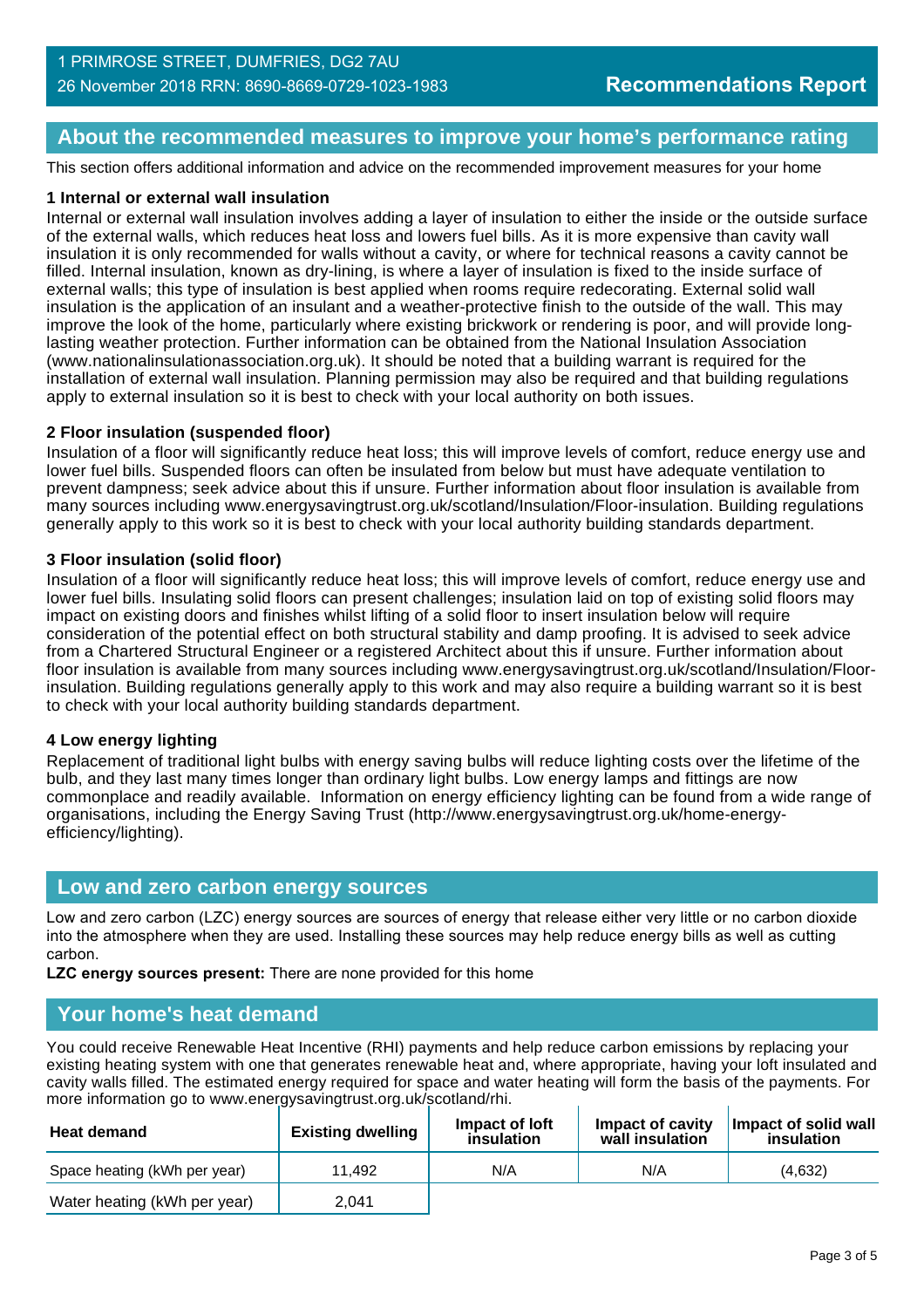## 1 PRIMROSE STREET, DUMFRIES, DG2 7AU 26 November 2018 RRN: 8690-8669-0729-1023-1983

## **Addendum**

This dwelling has stone walls and so requires further investigation to establish whether these walls are of cavity construction and to determine which type of wall insulation is best suited.

#### **About this document**

This Recommendations Report and the accompanying Energy Performance Certificate are valid for a maximum of ten years. These documents cease to be valid where superseded by a more recent assessment of the same building carried out by a member of an Approved Organisation.

The Energy Performance Certificate and this Recommendations Report for this building were produced following an energy assessment undertaken by an assessor accredited by Elmhurst (www.elmhurstenergy.co.uk), an Approved Organisation Appointed by Scottish Ministers. The certificate has been produced under the Energy Performance of Buildings (Scotland) Regulations 2008 from data lodged to the Scottish EPC register. You can verify the validity of this document by visiting www.scottishepcregister.org.uk and entering the report reference number (RRN) printed at the top of this page.

| Assessor's name:            | Mr. Scott Morton                     |
|-----------------------------|--------------------------------------|
| Assessor membership number: | EES/022127                           |
| Company name/trading name:  | <b>Allied Surveyors Scotland Plc</b> |
| Address:                    | 35 Buccleuch Street                  |
|                             | Dumfries                             |
|                             | DG1 2AB                              |
| Phone number:               | 01387 254425                         |
| Email address:              | dumfries@alliedsurveyors.com         |
| Related party disclosure:   | No related party                     |

If you have any concerns regarding the content of this report or the service provided by your assessor you should in the first instance raise these matters with your assessor and with the Approved Organisation to which they belong. All Approved Organisations are required to publish their complaints and disciplinary procedures and details can be found online at the web address given above.

#### **Use of this energy performance information**

Once lodged by your EPC assessor, this Energy Performance Certificate and Recommendations Report are available to view online at www.scottishepcregister.org.uk, with the facility to search for any single record by entering the property address. This gives everyone access to any current, valid EPC except where a property has a Green Deal Plan, in which case the report reference number (RRN) must first be provided. The energy performance data in these documents, together with other building information gathered during the assessment is held on the Scottish EPC Register and is available to authorised recipients, including organisations delivering energy efficiency and carbon reduction initiatives on behalf of the Scottish and UK governments. A range of data from all assessments undertaken in Scotland is also published periodically by the Scottish Government. Further information on these matters and on Energy Performance Certificates in general, can be found at www.gov.scot/epc.